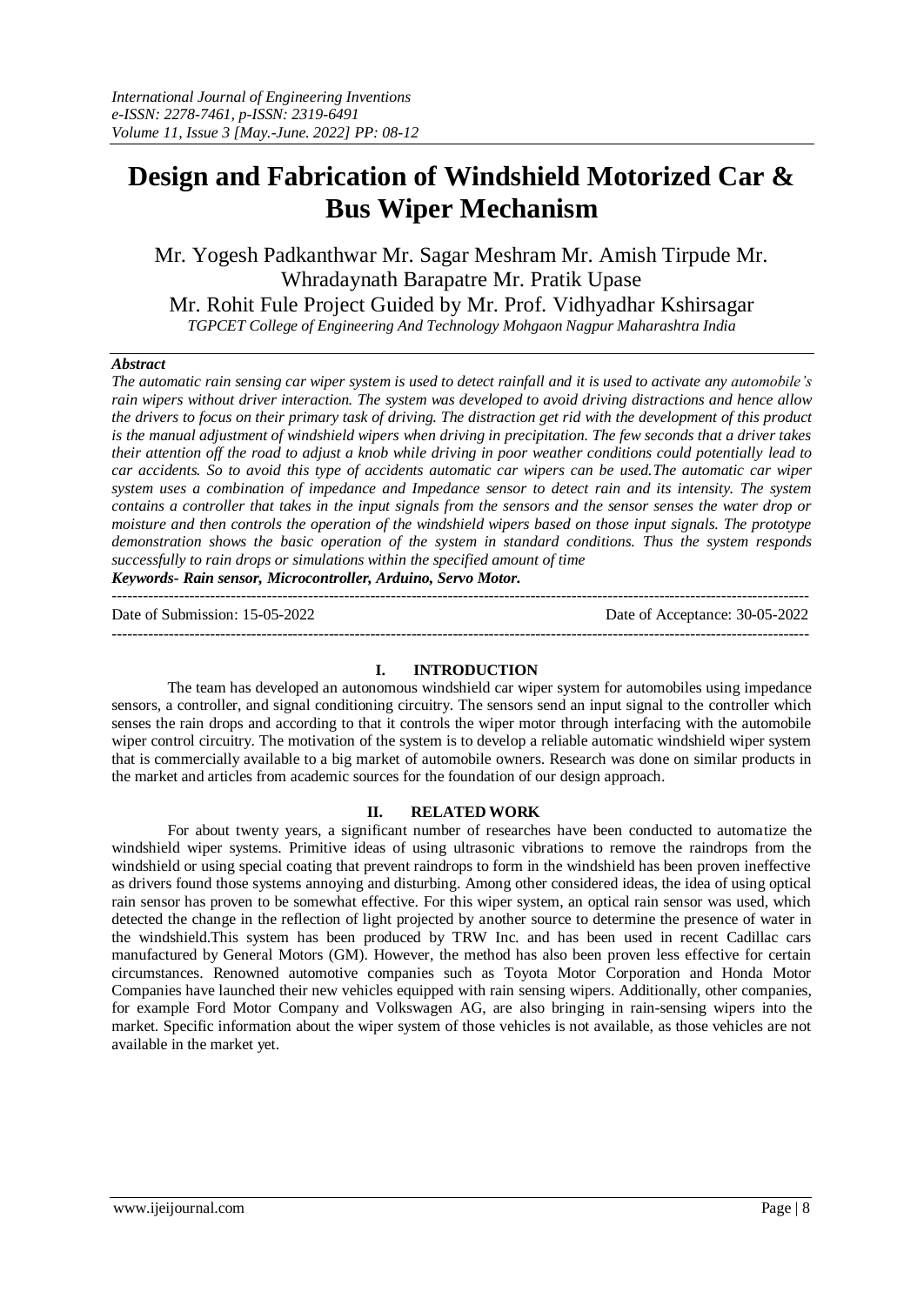

#### *A. Architecture diagram*



Fig. 1: Architecture diagram

The automatic rain sensor is placed on the front glass of the vehicle where it can detect rainfall. The rain sensor, servo motor and other required components achieve power from the battery. When the rain droplets fall on the rain sensor, the control board of the rain sensing unit will send the signal to the Arduino Uno module. The Arduino module determines the intensity of rain fall by controlling the signal given by the rain sensor module and then gives signal to the servo motor according to the rain fall. The servo motor takes the signal in the form of pulse width modulation and then rotates the wiper in accordance with the signal given by the Arduino module. The wiper rotates as fast as the intensity of the rain fall. If the rain fall intensity is low in that case the wiper will rotate slowly and if the rain fall intensity is high then wiper will rotate speedily. This system avoids the interaction of the driver to operate the wiper. So, the driver will concentrate on the driving. Due to this type of system there is a chance to reduce the car accidents.

## *B. Data Flow Diagram*



Fig. 2: Level 0 Data Flow Diagram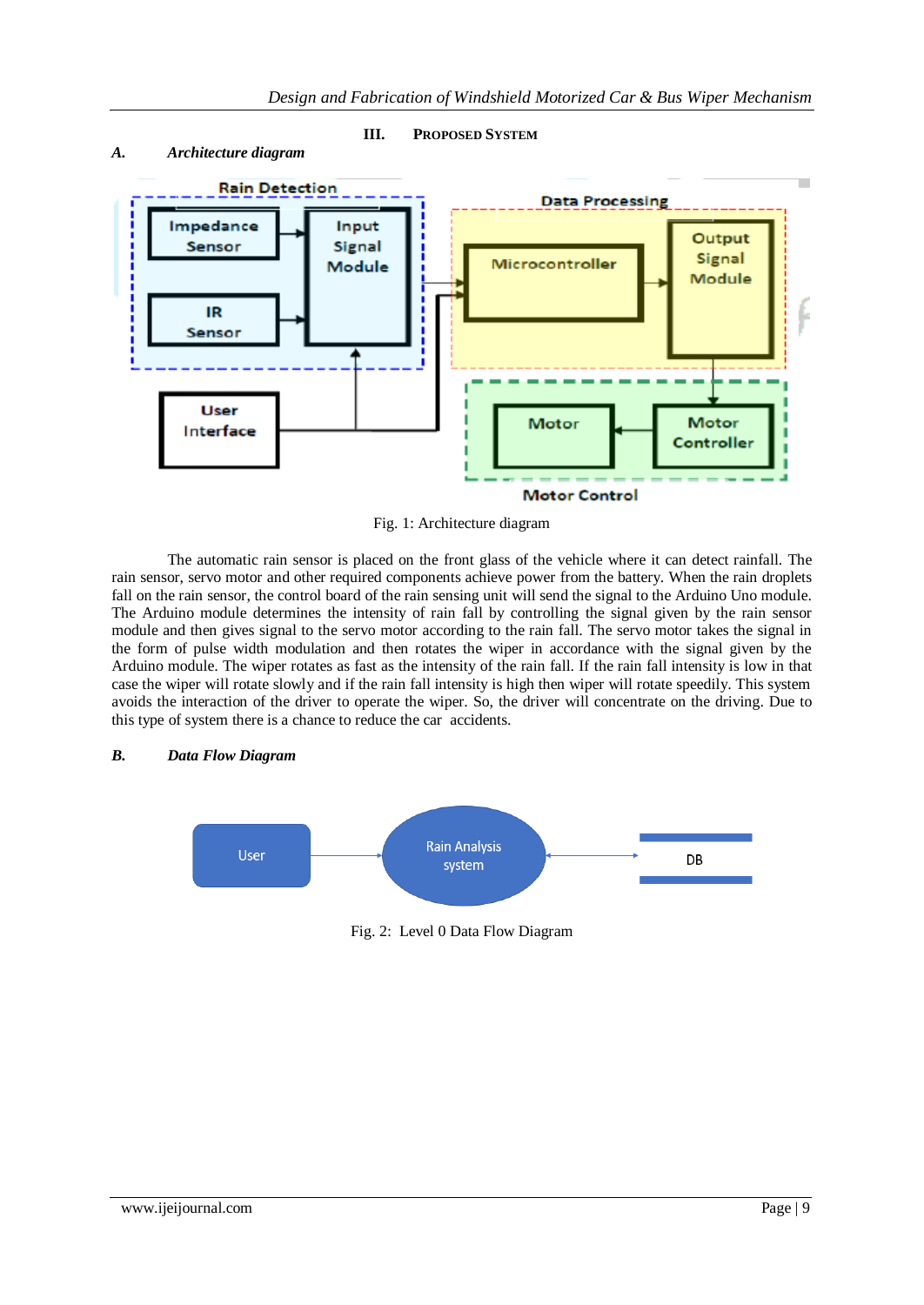

Fig. 3: Level 1 Data Flow Diagram

# *C. Module Description*

After careful analysis the system has been identified to have the following modules:

- 1) Hardware Module
- 2) Hardware to Software Interaction
- 3) Google Map

## 1.) Hardware Module

In this module we have created hardware part a rain sensing module is used for measuring the intensity of rainfall. And a servo motor detects the rain drops and according to that the wiper shows the movements. An LCD module is also attached to the controller for displaying the rainfall intensity. By measuring the amount of rainfall, controller will adjust the speed of servo motor. Servo motor is controlled by generating PWM signal at its signal line.

## 2.) Hardware to Software Interaction

In this module we will create a java program which will continuously read the value from hardware and will store in the database.

## 3.) Google Maps

This module will show driver where it is raining in google map and according to that the driver will decide the route.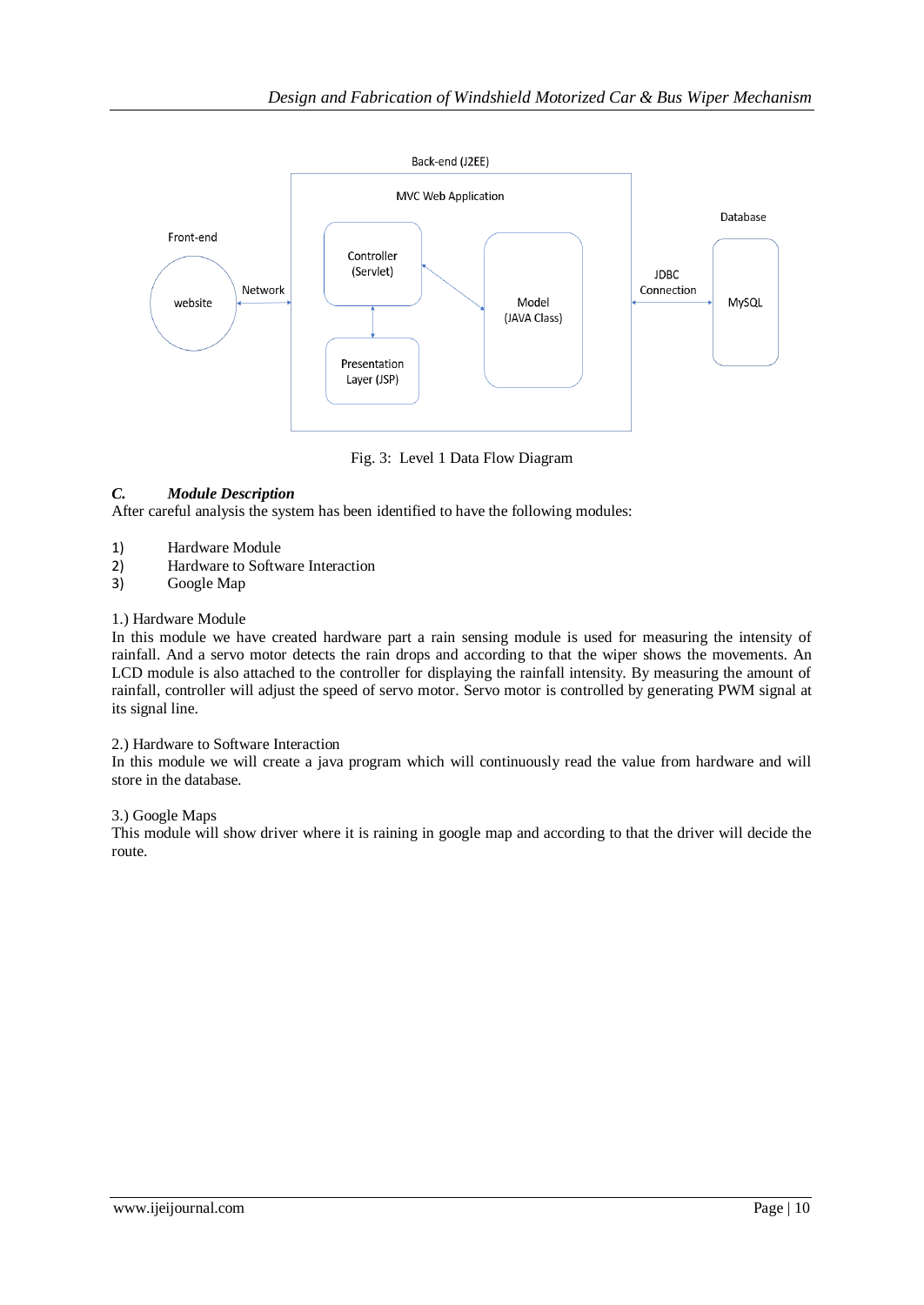

**IV. OUTPUT AND RESULTS**

Fig. 4: Hardware Model



Fig. 5: Google map

## **V. FUTURE ENHANCEMENT**

We will store water so that we can re-use it.

## **VI. CONCLUSION**

The automatic rain sensing car wiper system will be designed, developed, and demonstrated to detect rain and activate the automobile windshield wipers based on the rain drops ant its intensity. This project will be able to imitate the operation of the car wiper system as it is installed in an automobile. The team was able to successfully complete the project and adequately meet the proposal goal of automating the driver's response to rain within the specified amount of time of few milliseconds. In addition, the team would schedule project highlight differently taking into consideration parts of the project that were most remarkable and consequently